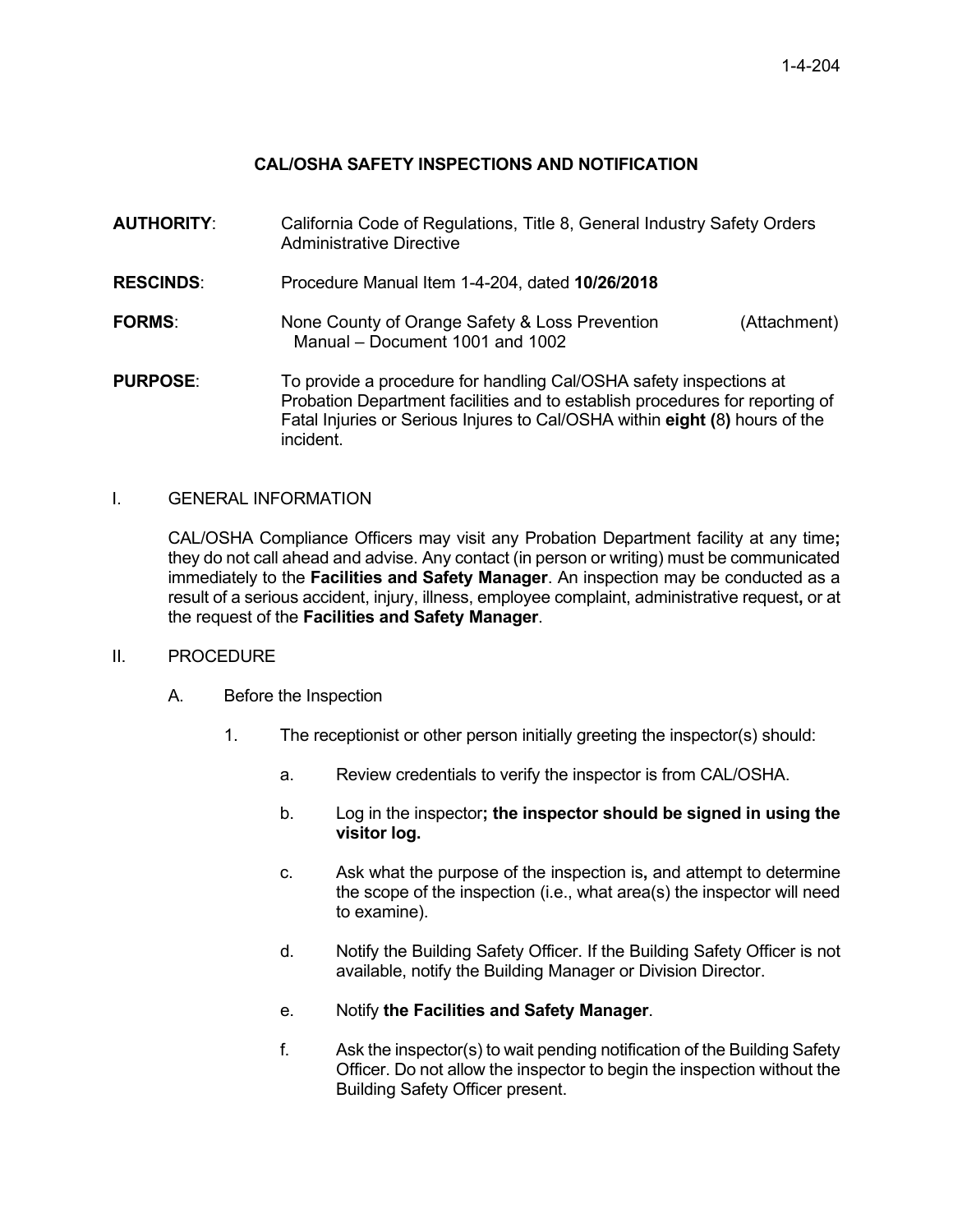- 2. The Building Safety Officer or Department **Facilities and Safety Manager** should:
	- a. Notify the County Safety Manager at (714) 285-5535, Monday through Friday, 8:00 a.m. - 5:00 p.m. If voice mail **is reached,** follow the recorded message for assistance. After normal working hours, notify the Sheriff/ Communications Watch Commander at **(714)** 628- 7000 and request they contact the County Safety Manager. Once contacted**,** the County Safety Manager (or designee) will respond to the location to accompany the inspector.
	- b. Review the inspector's credentials.
	- c. Determine the purpose and scope of the inspection.
	- d. Wait for the arrival of the County Safety Officer before beginning the inspection. The CAL/OSHA Inspectors have previously agreed to wait 30-45 minutes for the County Safety Officer to arrive.
	- e. Contact **the appropriate union** representative **A union**  representative shall be allowed to accompany the inspector while the inspector is in the employee's Department.
- B. During the Inspection**, the Building Safety Officer should:**
	- 1. Make appropriate records available for the inspector. The inspector usually will first request a review of the Department's CAL/OSHA 300 Log**,** which is maintained by the Facilities and Safety Manager.
	- 2. Accompany the inspector throughout the inspection.
	- 3. Record all questions, comments, and suggestions made by the inspector(s).
	- 4. Record names of any employee with whom the inspector speaks. If the inspector requests to interview an employee privately, obtain the employee's permission, explaining to the employee that he/she has the right to:
		- a. Be interviewed in private**.**
		- b. Be interviewed in the presence of the Building or County Safety Officer **(**or other designee**).**
		- c. Refuse to be interviewed.
		- d. Be interviewed in the presence of a **union** representative.
	- 5. Any statements made to the inspector by non-supervisory employees do not constitute **an** admission by the County. Statements made by supervisory or management employees may constitute an admission by the County. Supervisory and management employees should exercise caution and good judgment when speaking with the inspector, and should refrain from any nonessential conversations.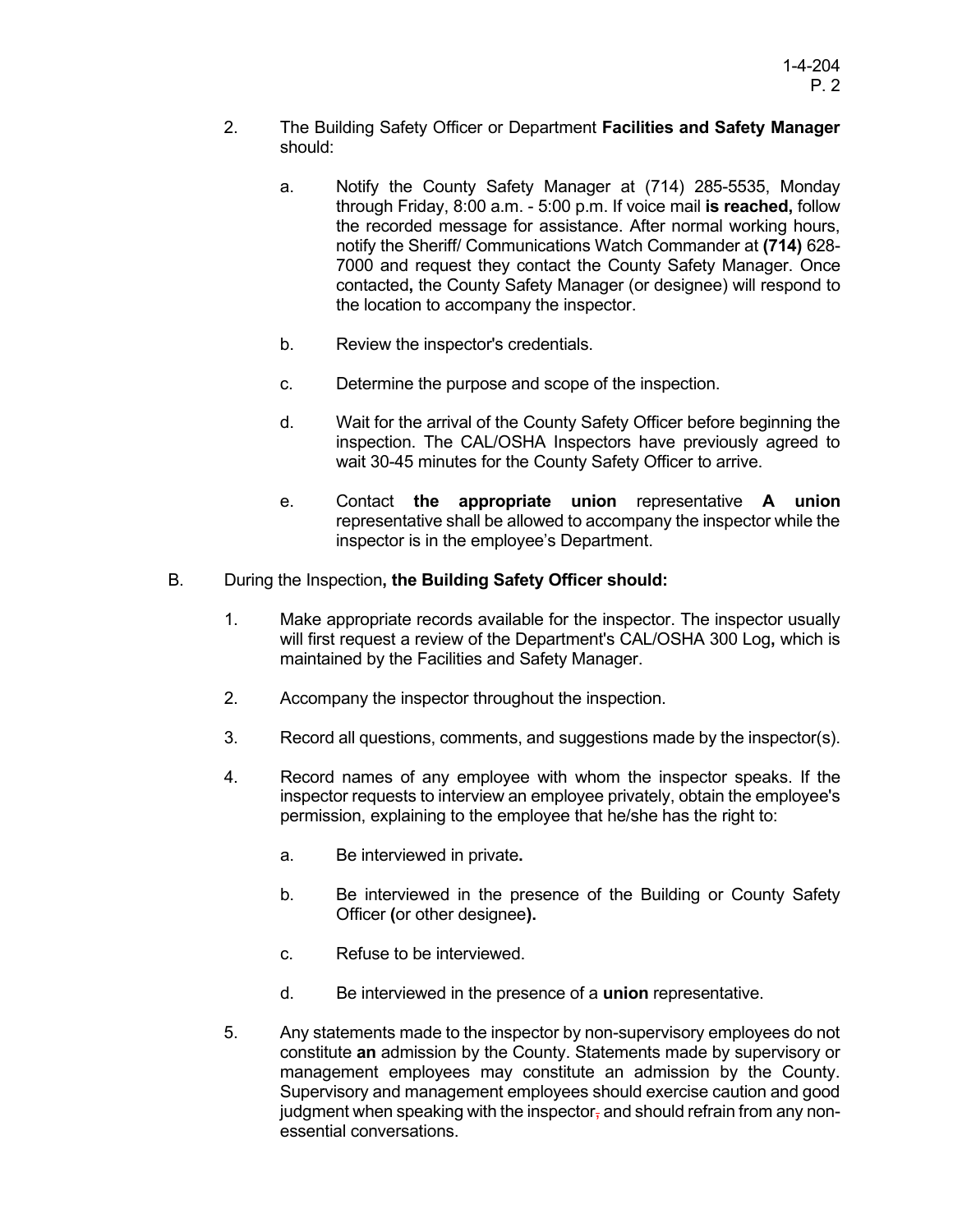6. Retain duplicates of all samples, photographs, records**,** or other materials obtained by the inspector**, when practical**.

#### C. After the **walk-around portion of the inspection, the inspector will discuss the results of the inspection. The Building Safety Officer should:**

- 1. Obtain as much information as possible from the inspector regarding the results of the inspection, including:
	- a. The strengths and weaknesses of the Department's Injury and Illness Prevention Program.
	- b. The areas and items the inspector plans to recommend for citations**,** if any.
	- c. Any hazards created by violations observed by the inspector.
	- d. Whether the inspection is completed; if not, what remains to be completed.
- 2. Make reasonable efforts to immediately correct any violations cited by the inspector.
- 3. Make a report summarizing CAL/OSHA's findings via telephone to the Director of **Administrative & Fiscal Division (AFD)** and to the appropriate Division Director**(s)** on the same day as the inspection. If the County Safety **Officer** is not available at the time of the inspection, the **AFD** Director will make a report via telephone to the CEO/Risk Manager. If the **AFD** Director is unavailable, the responsible Director will notify the CEO/Risk Manager.
- 4. Complete a written summary of the inspection and results**,** and send to:
	- a. **AFD** Director
	- b. **The appropriate** Chief Deputy Probation Officer**(**s**)**
	- c. **Assistant Chief Probation Officer**
	- d. Chief Probation Officer
- 5. Within three **(3)** working days, send a written report to the **AFD** Director and the appropriate Division Director**(s)**. The report should include:
	- a. Copy of any employee complaint letter(s).
	- b. Description of any unhealthful/hazardous working conditions cited by the inspector.
	- c. What was done to correct the unhealthful/hazardous condition.
	- d. Names of all employees who participated in the inspection, including any employees interviewed by the inspector.